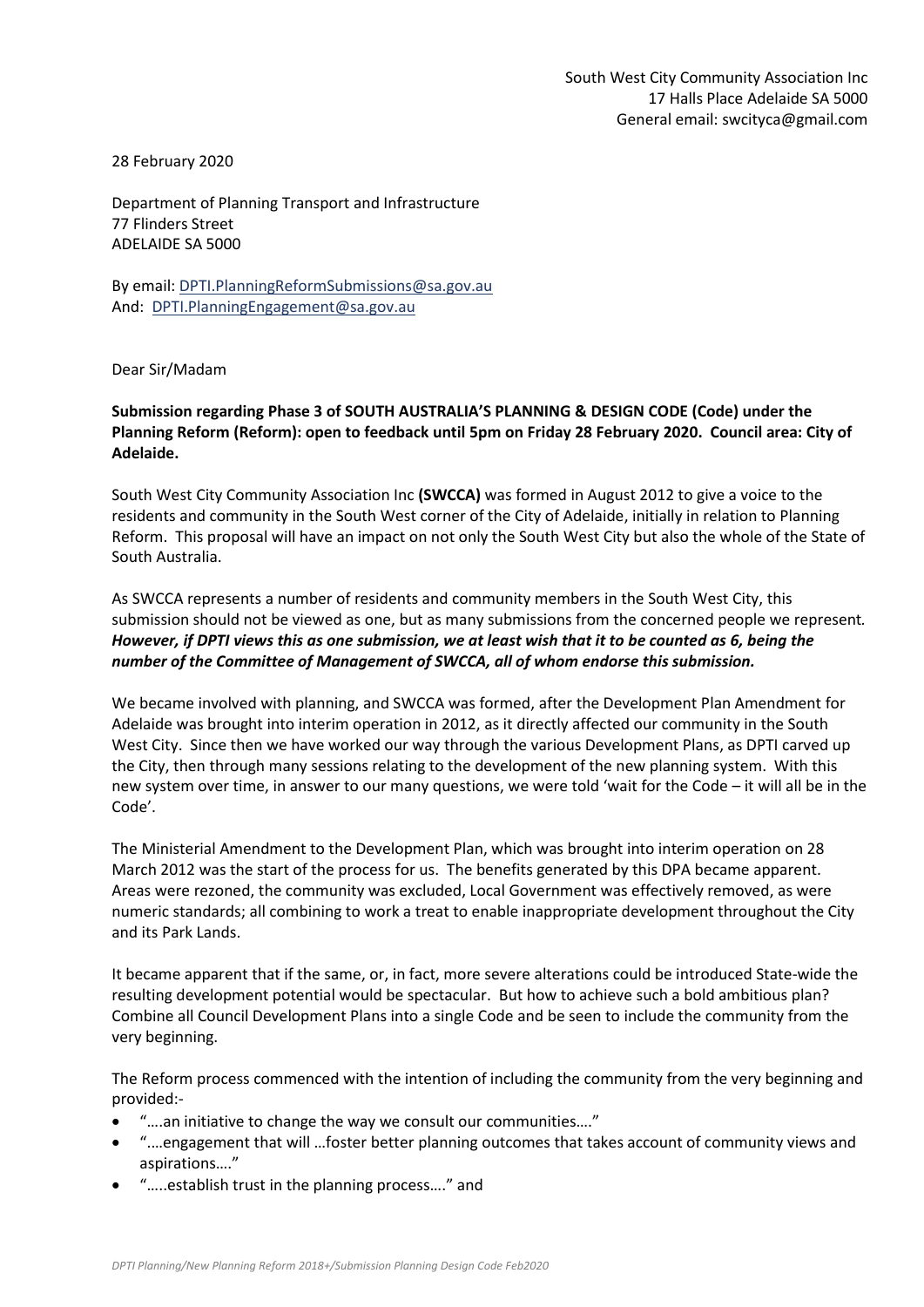• "... improve the community's understanding of the planning system."

SWCCA believes the Reform has failed the community on all these levels. In fact, the Reform process has achieved the opposite.

SWCCA has looked at the Reform Process, which started 8 years ago, to determine what has been achieved by comparing what we originally had with what is to be in the Code.

The 2012 City of Adelaide Development Plan was a self-contained document consisting of less than 500 pages of easily-understood policies, zones, rules and mapping that had evolved over a number of years. Community, Council and developers all knew what could be built where. We ask you to keep in mind that development resulting from the existing Development Plans in greater Adelaide at that time allowed Adelaide to achieve the title of the  $5<sup>th</sup>$  most liveable city in the world (since down to  $10<sup>th</sup>$  in 2018). They were compact, written in plain English and were easily understood. In fact, we believe this was the main problem identified that initiated the Reform process. Developers were forever pushing the envelope and going outside the limits of the Development Plans at almost every opportunity, trying to go higher, wider, leaving out building hard dimensions. Zoning, the community, heritage and numeric values were identified as the biggest impediments to development approvals so it was determined they all needed to be rendered less effective, and now here it is for consultation: the Planning and Design Code!

The State Planning Commission appears to have *simplified* and *clarified* the planning process by incorporating a 400-page plus mapping self-contained document for the City into a 3,031 page incomplete Code, a part of which is a 927 page Council-specific extract from the Code for the City of Adelaide. This is double the size, and contains less information. Also attached to the Code is a separate digital mapping tool and 737 reference documents which include fact sheets, guides, extracts and other tools to assist the general public to navigate the Code.

The Code, which has supposedly combined 72 separate Council Development Plans, has not done so, if the City of Adelaide is any example. Large portions of the existing City Development Plan have not been transferred to the Code, and this leads us to the conclusion that the 400-page document has only been partially included in the 3,031 page document, which, as we have said, contains 927 pages which relate more specifically to the City and has to be supported by 737 documents in a reference list containing fact sheets, guides, check-lists, direction, policies and tools. Our conclusion is that any planning system that has generated a resources list of 737 items is not fit for purpose. It is in fact so complex that many sections have required separate papers to explain the intended procedure/operation.

The current City of Adelaide Development Plan contains 15 zones and 2 overlays. The Council-specific Code extract for the City of Adelaide will contain 14 zones, 14 sub-zones and 20 overlays. How is it possible that the Code can claim to be more easily understood and provide better outcomes when information is missing and with the increased complexity of numerous additional sub-zones and overlays?

We knew our way around the prior legislation. However, we found it difficult to the extreme to make sense of the new Code. We went to several of the sessions put on by DPTI in an effort to get our heads around this but each session mimicked the one before, providing implementation dates and overviews, but it was not until the last, in January this year, that we were given any constructive information on how to access the Code for Adelaide City. To us these sessions seemed to be a method by which DPTI could confirm that we were part of the consultation process – that box was ticked. We despaired in our attempts to use DPTI's portal, and although we attended many of their information sessions on the Code, we finally resorted to seeking advice from the planning section of the City of Adelaide to work out how to crack it. Once in, it appeared to us that there is very little information in the Code, and unless you know where to dig, those questions still remain unanswered. We had to wade through several thousand pages to find information which related to properties in the South West City.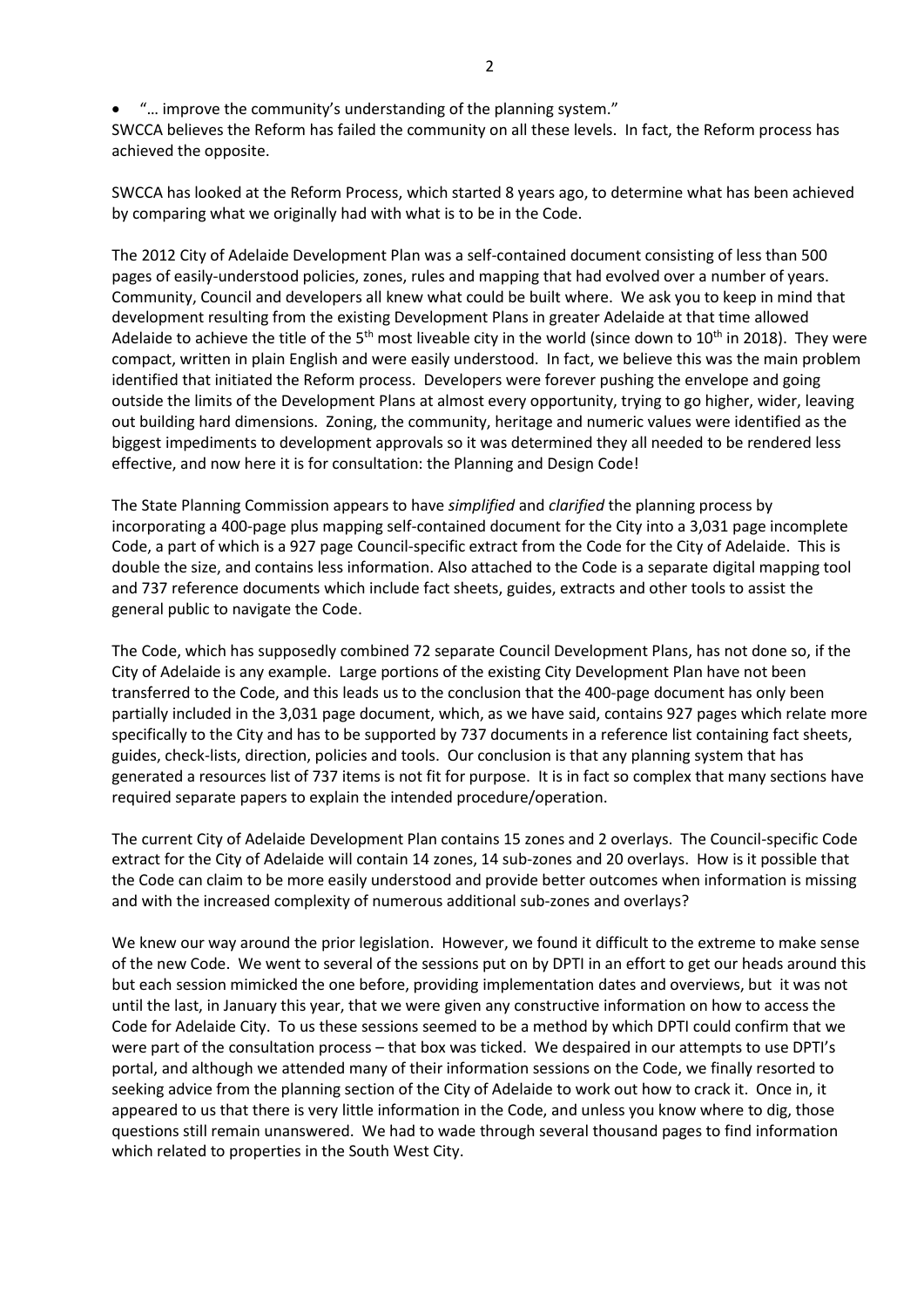Members of the community should not have to hire planning professionals to navigate a simplified planning system, and since it appears almost all large developments will be approved "on merit" with perhaps some fine-tweaking of the zoning, we suggest this Reform has proceeded to provide for anything to be built anywhere in South Australia. This is reinforced by the fact that the majority of the Code is subject to change that can be initiated by a request from virtually anyone. This flexibility turns a very complex system into a shambles.

We understand that the document will not be a document when finalised, but digital only, which may be thrilling to DPTI, but strikes fear into the hearts of many people, and brings a new understanding of fear and trepidation to the phrases "the system is down", "the computer says yes/no" and "garbage in, garbage out". Our protestations for a hard copy have so far fallen on deaf ears.

Community consultation has been ineffective. If a question was asked at a DPTI meeting that required knowledge of the process, the response was generally that it would become clear when the Code was released. It has not happened. In fact, DPTI is consulting the community on something that is a work-inprogress with many omissions and errors, and when that was queried the response was that the next version of the Code would be better. SWCCA queries how many developments will be built between the introduction of the flawed document and the upgraded Version 2? We also query; how many amendments will result from the unintended outcomes that will need to be corrected in Version 1? How many more versions will be required to get it right?

Our community lives and works here in the South West City of Adelaide. Some of us do not have access to the digital world so there are a number of people who will be ignorant of the changes which affect them and their environment, and in fact they will not be able to access the Code. However, we will all have to live with whatever happens.

Over the years SWCCA has observed that if proponents do not want too much scrutiny, they provide elected members and the community with a 200 or 300 page document that no-one will read, and if they do, the new language used will make it difficult to comprehend. SWCCA is of the opinion that few, if any, members of the State Government have perused this Reform and Code, and yet it is promoted as the best thing since sliced bread. What we have been provided with here is a 3,031-page Code with 737 reference documents and a separate mapping tool that collectively provide an estimated 50,000 pages (not including the digital mapping tool). It would appear that the last thing the Government wants is for anyone to fully understand this process.

A perusal of the draft City of Adelaide submission on the Reform exposes a litany of unsatisfactory alterations included in the Code and a number of significant omissions from it with respect to the City and North Adelaide. The Park Lands, in particular, have been treated very poorly in the Code. For instance, there is no policy that clearly specifies inappropriate land uses and built form development on Park Lands. In addition, there are no policies relating to movement and parking. This puts the Park Lands at further risk of unfettered development.

If this is typical of how all other Council Development Plans have been incorporated into the Code then it indicates a badly formed process full of major errors and omissions that will result in more confusion, rather than clarity.

SWCCA believes the Code will achieve the outcome desired by Government. The entire State of South Australia is to be re-zoned, the councils will be sidelined, the community will effectively be ignored and most numeric values will have been removed, relaxed, or will be rendered ineffective by 'merit' assessment of future applications. The result of these actions will combine to effectively enable any development to occur virtually anywhere.

The Code is proposing to replace a one-pathway one-authority process (with the Development Plan as the pathway and the Council as the relevant authority) with multiple pathways and authorities, which will